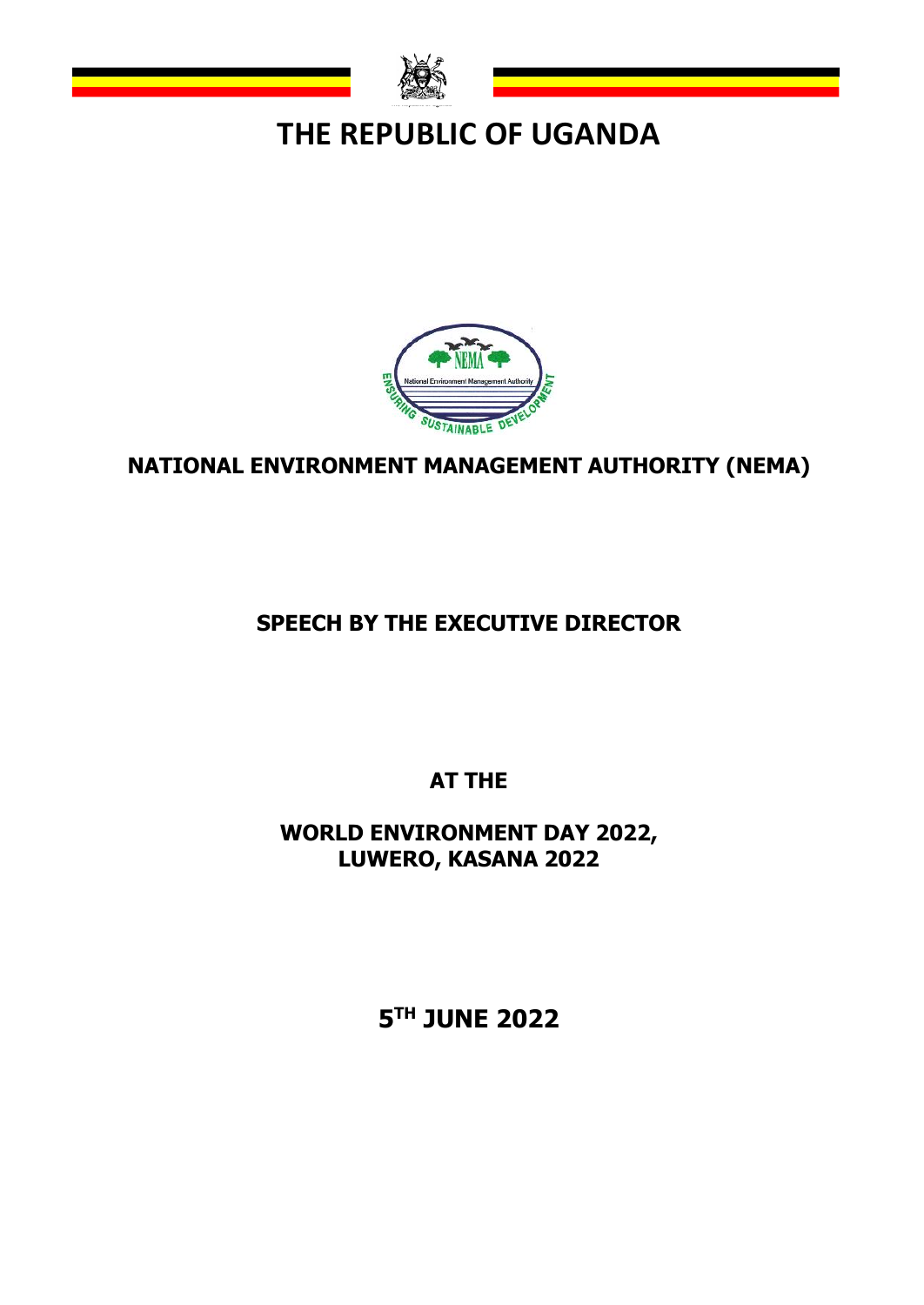

Our Dear Chief Guest Honorable Members of Parliament HE Elsie Attafuah, UNDP Resident Representative Excellences members in Diplomatic Corp The Permanent Secretary and all technical staff of the MWE The Chairperson and Members of the NEMA Board of Directors Resident District Commissioner, Luwero District District Chairperson and all District Political Technical and Leadership Development Partners Owek. The Hon Minister in the Obwakabaka bwa Buganda Board Members and Executive Directors of Affiliated Institutions Distinguished members of the private sector The Representative of the Association of Uganda Impact Assessors Members of Academia Conservation Partners from the civil society Representatives of the media Distinguished Ladies and Gentlemen

1. Permit me to welcome our Chief Guest, distinguished guests and all our partners and stakeholders to this important event that is a climax of events that we have had to commemorate the World Environment Day 2022

2. The United Nations General Assembly declared the 5th of June as World Environment Day during the United Nations Conference on Human Environment and Development in Stockholm, Sweden in 1972.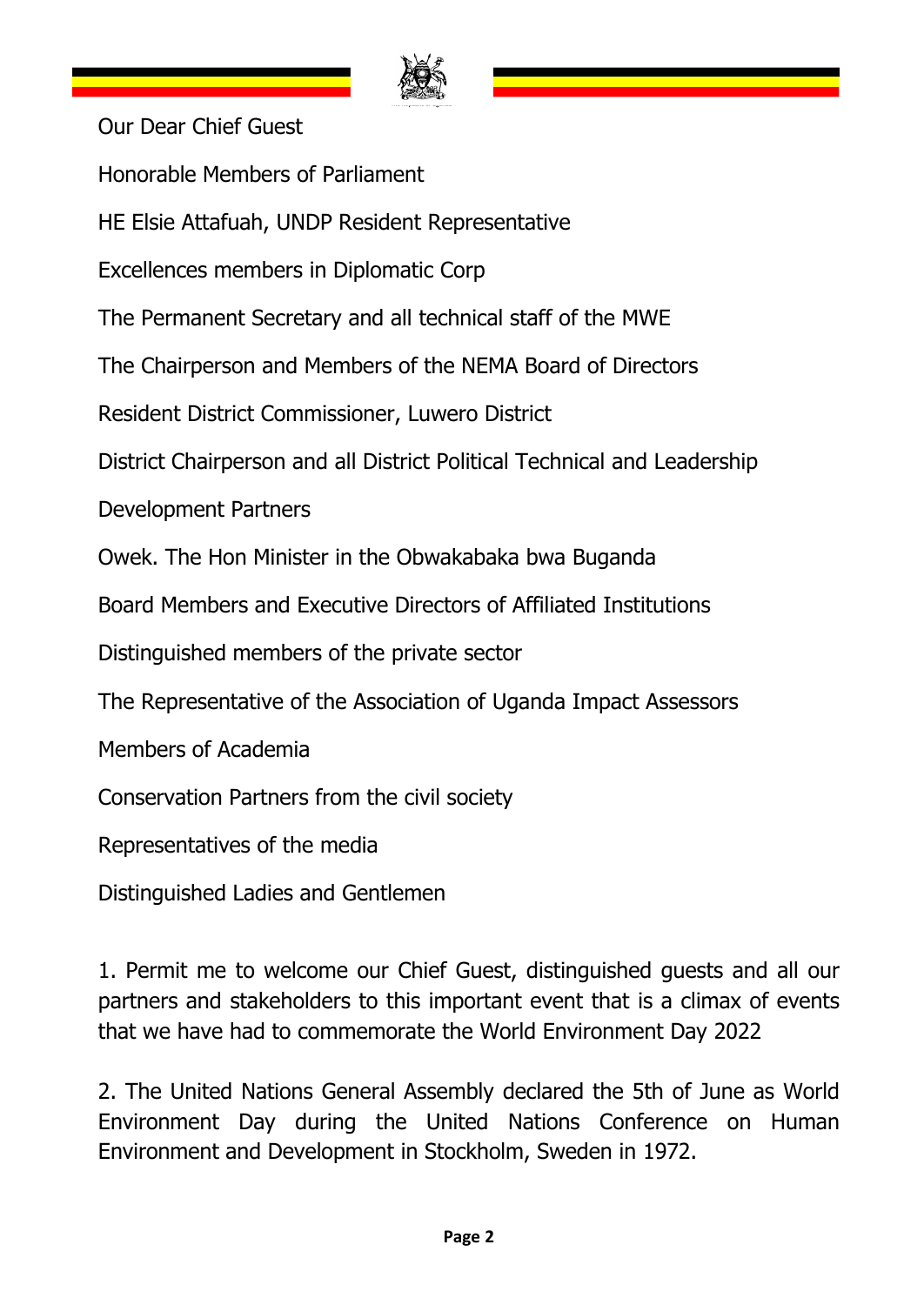

3. This year, international celebrations are in Stockholm Sweden under the theme 'Only One Earth'. The theme and Sweden as the global host, is symbolic of the 1972 Stockholm Conference that formed UNEP. In Uganda, WED is being celebrated under the national theme: 'Our Earth, Conserve for Life'.

4. The Day is important for us to reflect on how we have fared as a nation. There have been both gains and losses in terms of environment management. We have achieved gains in the wildlife and forestry segments of the environment. The wetlands, air and water segments still have challenges that need to be addressed.

5**. Wildlife populations** have generally increased and most species continue to move of a positive trajectory. For instance the number of Uganda Kobs increased from 34,461 in 2004 to 175,590 in 2020, African Elephants from 1,900 individuals in 1995 to 8,342 and Rhinos from 0 in 1995 to 35 to date, Buffaloes have increased from 18,000 in 1995 to 38,367 individuals now, The Mountain Gorilla population in Bwindi increased from 292 in 1995 to over 459 in 2019. The Virunga populations has also equally grown. Because this success, mountain gorillas have now moved from IUCN category of critically endangered to endanger. This is worth celebrating. Despite a few declines like predators and some birds, the trend of wildlife populations is generally positive.

6. **Forest cover** reduced from 45% in 1900 to 24 percent (or 4.9 million ha) in 1990 and further to only 9 percent (1.83 million ha) in 2018, a reduction of 57 percent in just 25 years. The years 2019, 2020 and 2021 have registered a positive forest cover trends for the first time since independence.

7. In 1990, forests on private and communal land constituted 3.3 million hectares (70%) of the total forest cover while forests on protected areas constituted 1.6 million hectares (30%).

The main challenge facing the sector is pressure arising from the demand for agricultural land and demand for charcoal, firewood and building materials.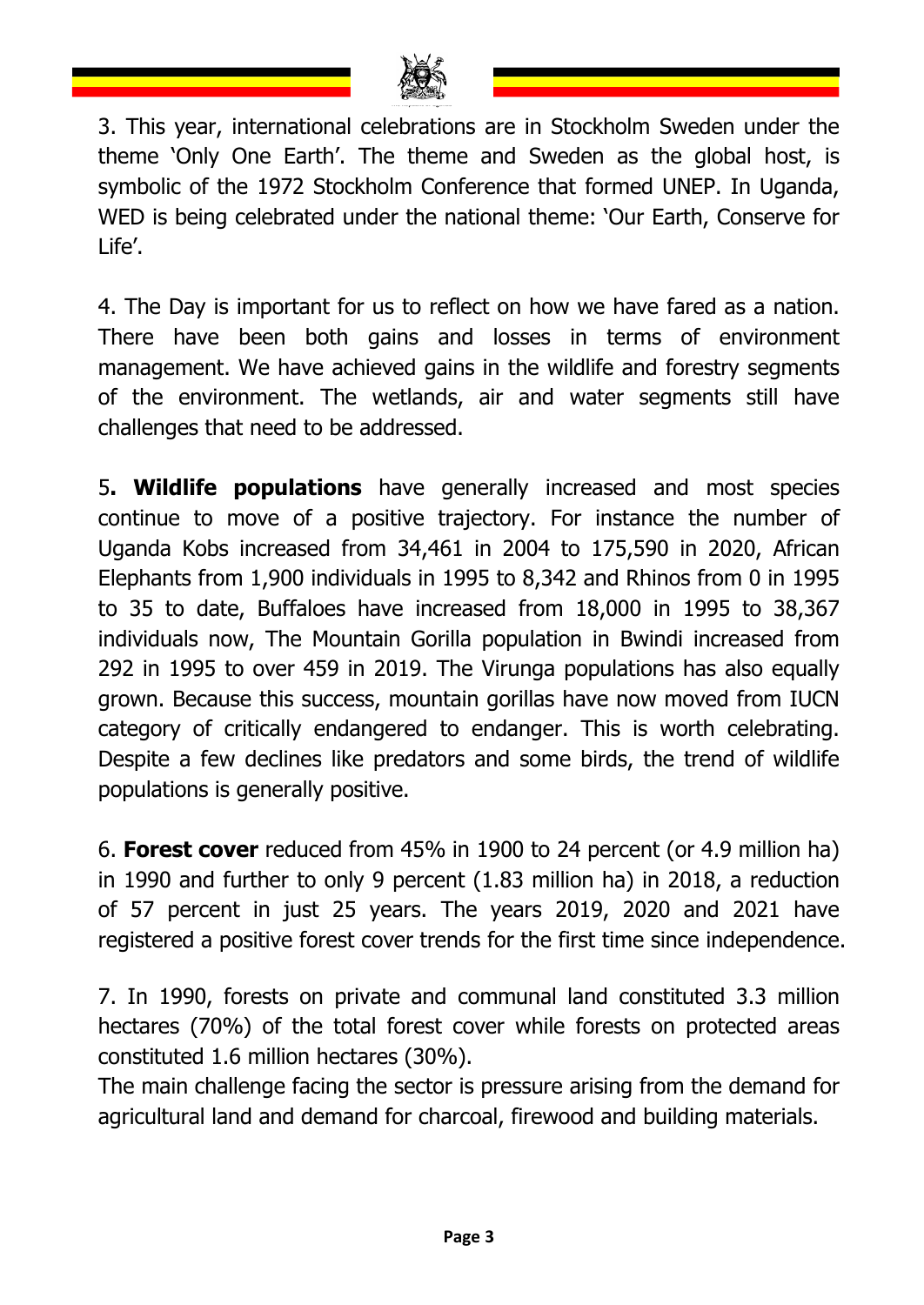

**8. Wetland cover has** experienced a downward trend - reducing from 15.5% in 1994 to 13% in 2020. However of the 13 % wetlands about 8.9% are intact while the rest is degraded.

**9. The air quality situation** deserves urgent attention. Uganda's urban air pollution has higher particulate matter (PM) and nitrogen dioxide levels than the World Health Organization (WHO) recommends for healthy living; PM in Kampala ranges at least 36 μg/m3, compared to the WHO's recommended 25 μg/m3 (NEMA, 2019).

10. The ambient air quality monitoring indicates that annual averages of PM2.5 concentration fluctuate between 55 to 60μg/m3, over 10 times the recent WHO air quality guidelines of 5 μg/m3.

11. In Uganda, PM2.5 is the leading risk factor for death and caused 27,600 premature deaths in 2019 (IHME, 2020). While household air pollution accounted for more than 80% of this estimate, ambient PM2.5 pollution has been a growing health problem in urban areas, particularly in the country's capital.

12. **The Total Renewable Surface Water Resources** declined by 34% from 66.6 cubic kilometres in 1995 to 43.3 cubic kilometres. The available water resources per person per annum have reduced from 2,400 cubic meters in 1995 to about 1,000 cubic meters to date, indicating that the country is moving from a situation of water abundance to a situation of water scarcity.

13. Urban centres around Lake Victoria discharge 14.17 tons of organic pollution each day into the lake. Pollution increases water treatment costs; between 2007 and 2010 the water treatment costs at Gaba water works tripled from an estimate of US\$0.3 per cubic meters of water to about \$0.9 per cubic meters in terms of chemical use.

**14. Regarding climate;** the mean annual temperature is projected to increase in most parts of the country to between 1.5  $\degree$ C to 2.50C relative to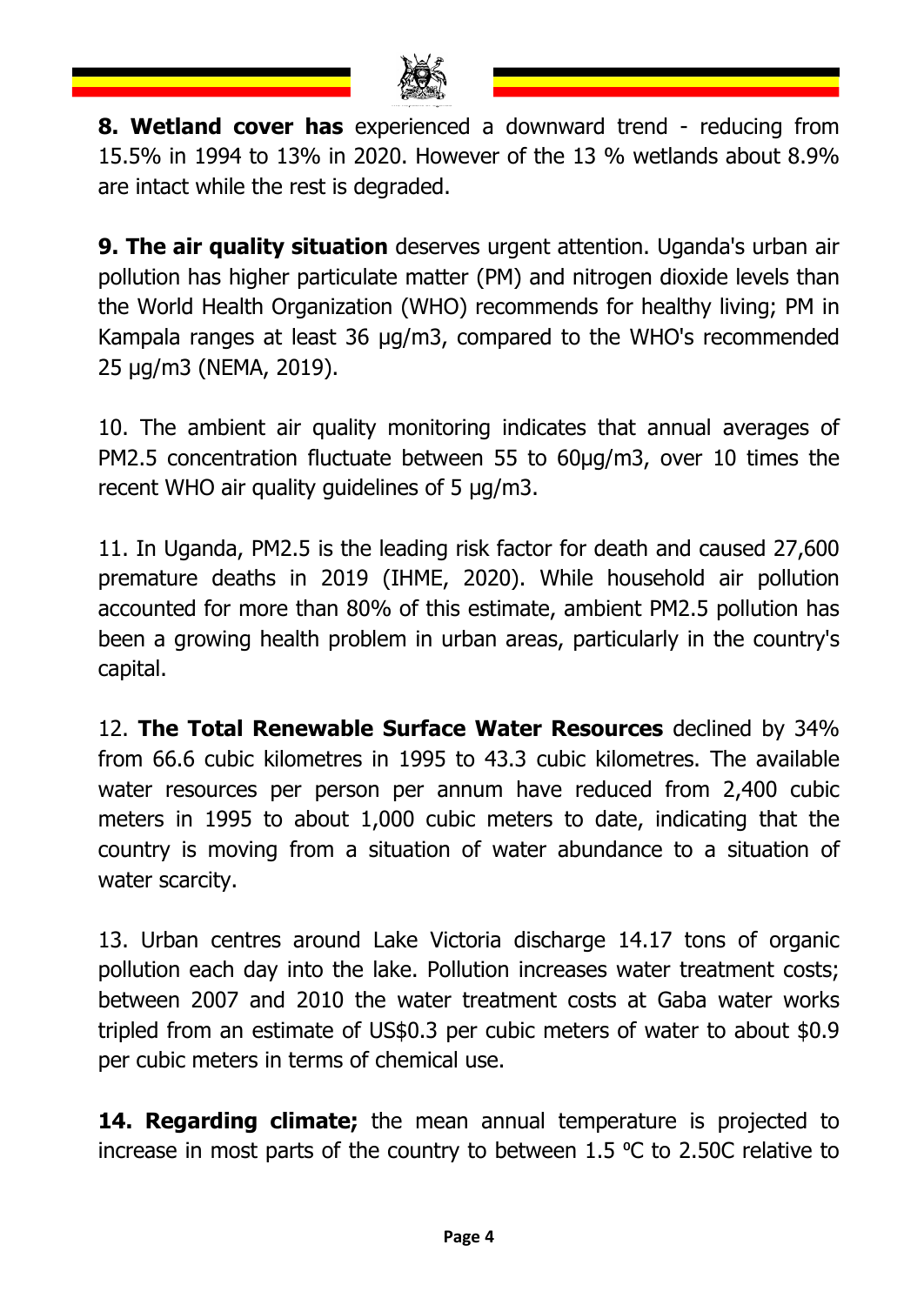

the 1981-2010 on average by the year 2031-2060. The mean annual rainfall is expected to decrease by 5 to 15% in most parts of central Uganda

15. With regarding energy resources, biomass energy including firewood, charcoal and crop residues contributes up to 88 percent of Uganda's total primary energy consumption, while electricity and fossil fuels account for 2 percent and 10 percent respectively (Draft Energy Policy, 2019). There is however limited access to affordable renewable and other clean energy sources with only 28% of the population having access to electricity, 31 % to solar system, with the rest of the rural and urban households depending on wood energy as the main energy source for many. This has resulted into increased pressure on natural resources and loss of key ecosystems and their associated services.

16. As Government, we have identified mitigation measures for all the outstanding challenges in the ten ear restoration plan for Uganda now before Cabinet. The biggest single challenge remains critical under resourcing of the sector. Conservation without financing can only be conversation. We need to address the funding situation for the sector.

17. I wish to extend our appreciation to all of you our partners for working with us in making World Environment Day 2022 events memorable. The The Members of Private sector, we appreciate your efforts and support to Government. We pledge our continued partnership.

18. I wish to specifically recognize and thank UNDP, Cocacola, CNOC, TotalEnergies, AUIA and Luwero District Local Government for the support towards World Environment Day events.

8. To the Luwero District Local Government, our host, we thank you for the cooperation and warm hospitality.

9. To the National and Local Organizing Committee members, you have made us proud. Thank you for delivering World Environment day, 2022 despite glaring challenges and obstacles.